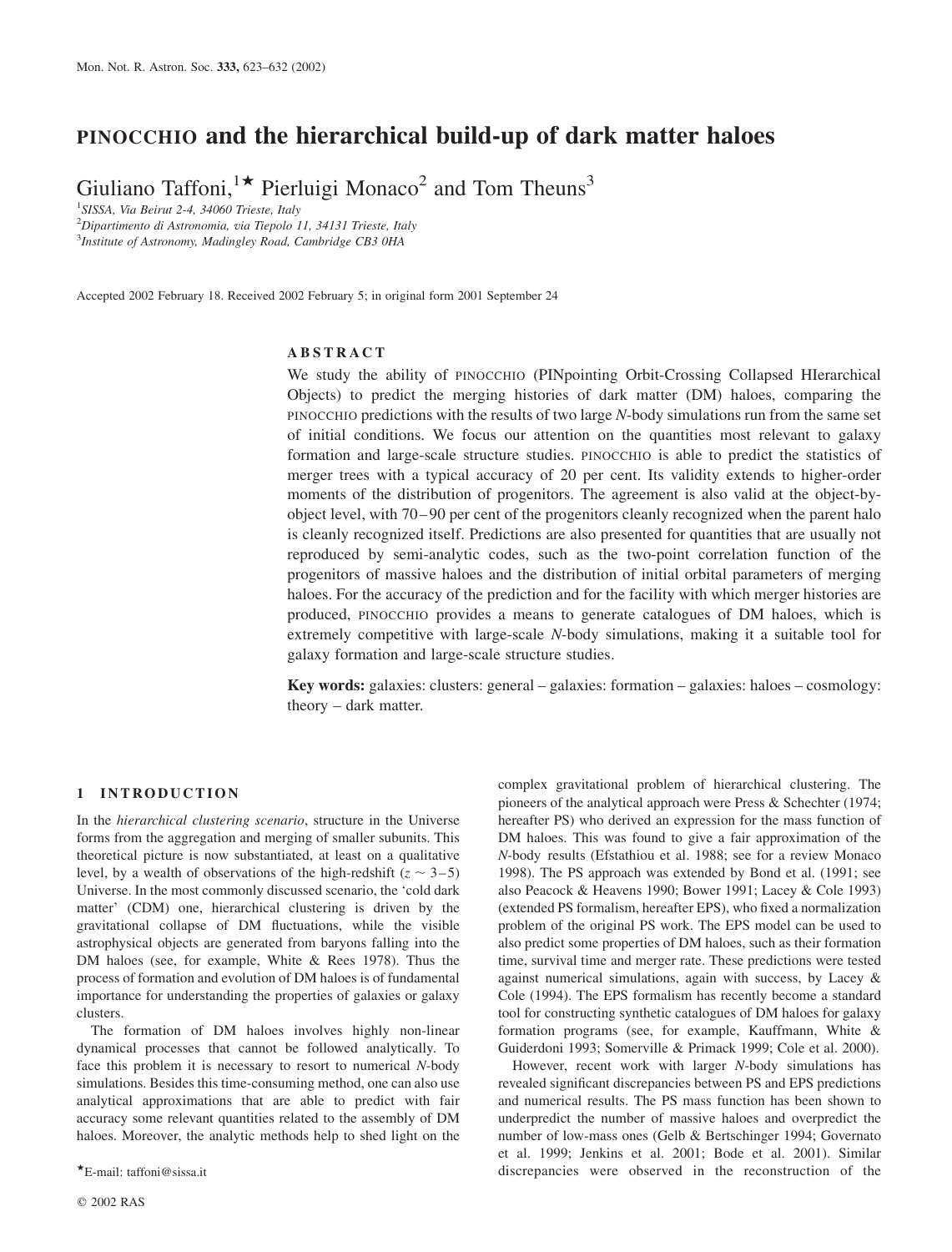conditional mass function, i.e. the number density of haloes bound to flow into a parent halo of given mass at a subsequent time<sup>1</sup> (Somerville & Kolatt 1999; Sheth & Lemson 1999b). The EPS formalism is also affected by limitations, in that it does not give full information on the spatial distribution of haloes (Catelan et al. 1998; Jing 1998, 1999; Porciani, Catelan & Lacey 1999), and by inconsistencies in the use of smoothing filters and in the construction of merger trees (Somerville & Kolatt 1999; Sheth & Lemson 1999b; Cole et al. 2000). Attempts to improve this formalism, or to develop alternative ones, were reviewed by Monaco (1998). A more recent and successful extension is given by Sheth & Tormen (1999) and Sheth, Mo & Tormen (2001); their model improves significantly the fit of the mass function and the extension of dynamics to ellipsoidal collapse (EPS is based on linear theory), but does not remove the inconsistencies of the EPS approach and does not provide spatial information of haloes either. This method has also been applied to build random realizations of the merging histories of DM haloes (Sheth & Tormen 2002), but it does not provide a significant improvement with respect to the standard merger trees.

Recently, we have presented a new algorithm, called PINOCCHIO (PINpointing Orbit-Crossing Collapsed HIerarchical Objects), to generate synthetic catalogues of DM haloes with known mass, position, peculiar velocity, merger history and angular momentum (Monaco et al. 2002, hereafter Paper I; Monaco, Theuns & Taffoni 2002, hereafter Paper II). In contrast to EPS, PINOCCHIO is able both to reproduce statistical quantities, such as the mass or twopoint correlation function of haloes, and to reproduce haloes on a point-by-point basis.

In this paper, we investigate in detail how well PINOCCHIO is able to recover the merger histories (or merger trees) of DM haloes. We compare the PINOCCHIO code with numerical N-body simulations and with the analytical estimates of the EPS theory. We examine the ability of PINOCCHIO to reconstruct the main statistical properties of the merger trees, extending the analysis to predict the correlation function and the initial orbital parameters of merging haloes.

Section 2 gives a brief description of the PINOCCHIO code with special attention to the extraction of the merger trees. In Section 3 we compare the statistical properties of the distribution of DM haloes at different redshifts given by PINOCCHIO with the results of numerical N-body simulations. Section 4 is dedicated to the study of the spatial distribution of the haloes that will form cluster-sized objects at the present time. Section 5 shows the ability of PINOCCHIO to predict the impact parameters of merging haloes. The conclusions are reported in Section 6.

#### 2 MERGER TREES FROM PINOCCHIO

The PINOCCHIO code was presented in Paper I and described in full detail in Paper II. Here we give only a brief description of the code, necessary to discuss the procedure used to extract the merger trees.

For a given cosmological background model and a power spectrum of fluctuations, a Gaussian linear density contrast field  $\delta_{\rm l}$ (i.e. linearly extrapolated to  $z = 0$ ) is generated on a cubic grid, in a way much similar to what is usually done to generate initial condition for N-body simulations. The linear density contrast  $\delta_1$  is smoothed repeatedly with Gaussian filters of FWHM R, where R

takes values that are equally spaced ( $\sim$  20 smoothing radii usually give an adequate sampling). For each point  $q$  of the Lagrangian (initial) coordinate and for each smoothing radius  $R$ , the collapse time (i.e. the time at which the particle is predicted to enter a highdensity, multistream region) is computed using Lagrangian perturbation theory (hereafter LPT; see, e.g., Catelan 1995; Bouchet 1996; Buchert 1996) and its ellipsoidal truncation (Monaco 1997). Technically, the collapse time is defined as the instant of orbit crossing (OC); this definition is discussed at length in Paper II (see also Monaco 1995, 1997). For each particle only the earliest collapse time is recorded, which amounts to recording the field

$$
F_{\max}(q) \equiv \max_{R} \left[ \frac{1}{b(t_{\rm c})} \right],\tag{1}
$$

where  $b(t)$  is the linear growing mode (see Padmanabhan 1993; Monaco 1998) and  $t_c$  is the OC-collapse time. Note that in an Einstein–de Sitter universe  $F_{\text{max}} = (1 + z_{\text{max}})$ , where  $z_{\text{max}}$  is the largest collapse redshift at which the particle collapses.<sup>2</sup>

Besides  $F_{\text{max}}$ , we also record the smoothing radius  $R_{\text{max}}$  for which the maximum in equation (1) is reached, and the velocity of the particle at collapse time as given by the Zel'dovich approximation (1970) (which is the first-order term of LPT),

$$
\boldsymbol{v}_{\text{max}} = -b(t)\nabla\phi(\boldsymbol{q};R_{\text{max}}) \tag{2}
$$

(in units of comoving displacement), where  $\phi(q; R_{\text{max}})$  is the rescaled peculiar gravitational potential (smoothed at  $R_{\text{max}}$ ), which obeys the Poisson equation  $\nabla^2 \phi(q) = \delta_l$ . All differentiations and convolutions are performed using fast Fourier transforms.

The collapsed medium is then 'fragmented' into isolated objects using an algorithm designed to mimic the accretion and merger events of hierarchical collapse. Collapsed particles may belong to relaxed haloes or to lower-density filaments. At the instant a particle is deemed to collapse, we decide which halo, if any, it accreted on to. The candidate haloes are those that already contain one Lagrangian neighbour of the particle (on the initial grid  $q$  of Lagrangian positions, the six particles nearest to a given one are its 'Lagrangian neighbours'). The particle will accrete on to the halo if its distance (in the Eulerian space at the collapse time) from the centre of mass of the candidate halo is smaller than a given fraction of the halo size  $(R_N = N^{1/3}$  in grid units, where N is the number of particles in the halo), otherwise they are catalogued as filaments. If a particle has more than one candidate halo, we check whether these haloes should merge. The merging condition is very similar to the accretion one: two groups merge if their distance in the Lagrangian space is smaller than a fraction of the size of the largest halo. If a particle is a local maximum of  $z_{\text{max}}$  it is considered as the seed of a new halo. Finally, filament particles are accreted on to a halo when they neighbour in the Lagrangian space an accreting particle; this is done to mimic accretion of filaments on to haloes.

The fragmentation algorithm requires the introduction of free parameters, which are analogous to those required by any clumpfinding algorithm applied to N-body simulations. These parameters specify the level of overdensity at which the halo is defined, or are introduced to fix resolution effects. They are discussed in Paper II (to which we refer for all details) and chosen by requiring the fit of the mass function of haloes selected with the friends-of-friends (FOF) algorithm with linking length 0.2 times the mean interparticle

<sup>&</sup>lt;sup>1</sup> In the following, the 'final' haloes at  $z = 0$  (or occasionally at higher redshift) will be called *parent*, while the higher-redshift haloes that flow into the parent will be called progenitors.

<sup>&</sup>lt;sup>2</sup> Taking the largest redshift (or  $F$ -value) of collapse is analogous to considering the largest collapse radius, as done in the EPS formalism.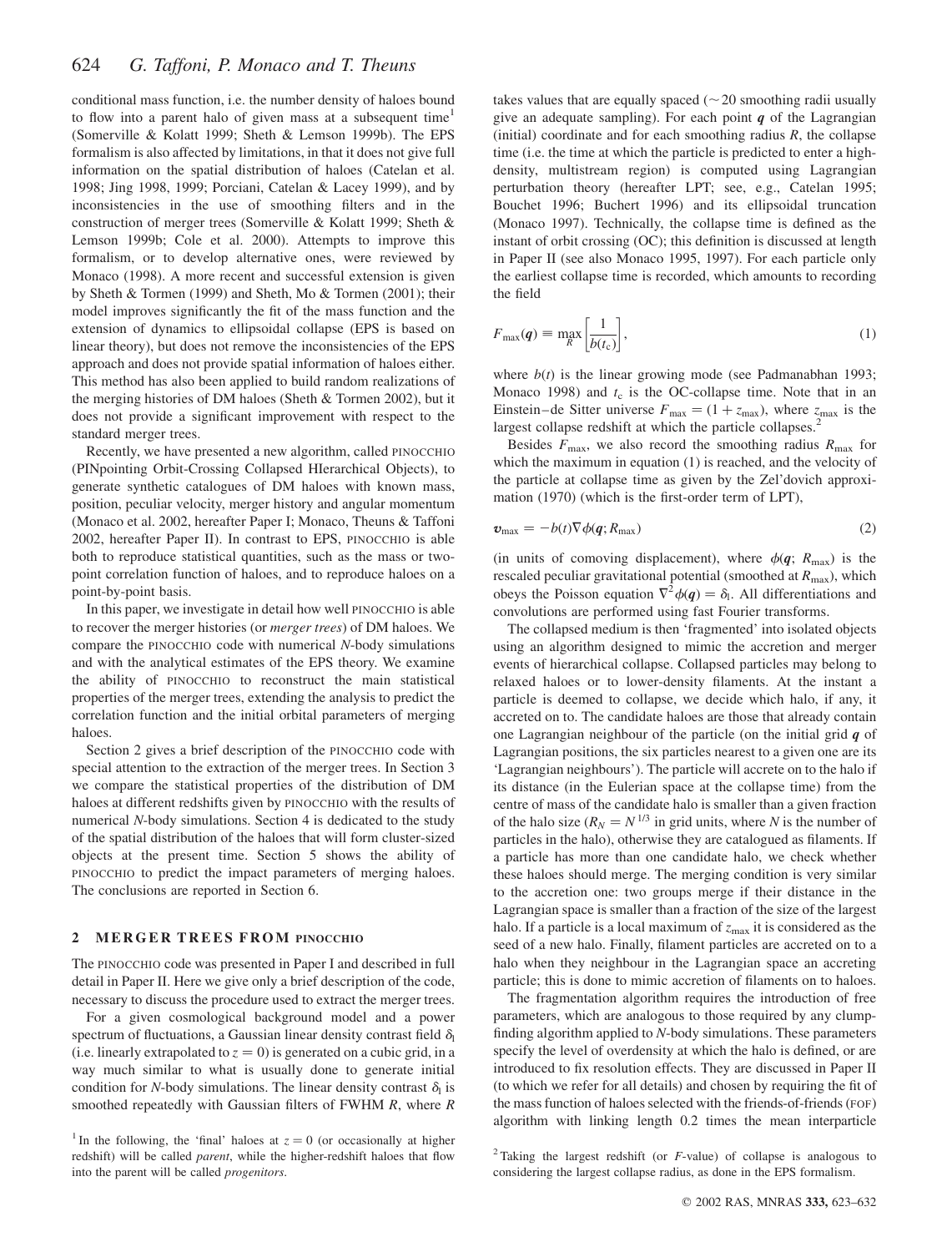distance at  $z = 0$ . Here for the parameters we use the values found in Paper II.

To give a taste of the speed of PINOCCHIO with respect to simulations, a 256<sup>3</sup> particles realization needs  $\sim$  6 h on a Pentium III 450 MHz computer, with a RAM requirement of  $\sim$  512 Mb. When comparing with the corresponding simulation the statistical quantities such as the mass function or the two-point correlation function are reproduced with a typical error of  $\sim$  10 per cent or smaller. At the object-by-object level, the accuracy of PINOCCHIO depends on the degree of non-linearity that is reached at the grid level, and degrades in time. Typically, 70–99 per cent of the objects are reproduced with an error on the mass of 30–40 per cent, an error on the position of  $\sim 0.5-2$  grid points and a onedimensional error on the velocity of  $\sim$  150 km s<sup>-1</sup> at  $z = 0$ .

It is noteworthy that merging events in PINOCCHIO are not restricted to being binary: in principle up to six objects can merge together at the same time, even if, as expected, the number of mergers that involves more than three haloes is a very small fraction of the total.

The merger histories of haloes are evaluated directly by PINOCCHIO. At each merger the largest halo retains its identification number (ID) which will become the ID of the merger, while the other haloes are labelled as expired. The mass of each halo involved in the merging event is recorded together with the redshift at which the merger takes place. For each expired (progenitor) halo we keep track at all times of the (parent) halo they are presently incorporated within. Even though accretion is defined rigorously as the entrance of a single particle into the object, the merger of a halo with another one with less than 10 particles is always considered as an accretion event.

The merger trees extracted from PINOCCHIO provide a more complete description of the merging histories of haloes than the EPS one. They not only follow the time evolution of the mass and number distribution of the progenitors, but also their distribution in space, their velocities and angular momenta.

#### 3 STATISTICS OF THE PROGENITORS

#### 3.1 The simulations

In order to test the ability of PINOCCHIO in predicting the statistics of the merger trees, we compared the results of two N-body simulations with those of PINOCCHIO applied to the same initial density field. The simulations were already presented in Papers I and II, to which we refer for all the details. They are a standard CDM model (SCDM), run with the PKDGRAV code on a large box of 500  $h^{-1}$  Mpc<sup>3</sup> with 360<sup>3</sup> particles (Governato et al. 1999), and a LCDM model, run with the HYDRA code (Couchman, Thomas & Pearce 1993) on a smaller box of  $100 h^{-1}$  Mpc with 256<sup>3</sup> particles. The reason why we use two different simulations is to check the method for different cosmologies, boxes, resolutions and codes. For the present purpose, the  $\Lambda$ CDM simulation is more suitable as the higher mass resolution allows one to reconstruct the merger tree to higher redshifts and lower masses, but the SCDM allows one to test the merger trees for the more massive haloes.

The haloes are identified using a standard FOF algorithm with a linking length of 0.2 times the interparticle distance. Note that, following the suggestion by Jenkins et al. (2001), we do not change the linking length with the cosmology. In this paper, we adopt 10 particles as the minimum mass of the haloes when we analyse the

<sup>3</sup> The Hubble constant is assumed to be  $H_0 = 100 h \text{ km s}^{-1} \text{ Mpc}^{-1}$ .

conditional mass function. This is to test the effect of the degrading of the agreement at small masses. In general, at least 30 particles are necessary to identify reliably a halo both in the simulations and in PINOCCHIO, so we consider a threshold mass of 30 particles for the other statistical analysis.

The merger trees for the FOF haloes at final time  $z_0$  are constructed as follows. Progenitors are defined as those haloes that at the higher redshift z contain some of the particles of the parent halo at  $z_0$ . As noted by some authors (see, e.g., Somerville et al. 2000), some particles that are located in a progenitor are not included later into the parent. This reflects the actual dynamics of the haloes that suffer stripping and evaporation events, and make the progenitor identification process more ambiguous. We then adopt two simple rules.

(i) If a parent halo contains less than 90 per cent of the mass of all its progenitors at redshift  $z$ , then it is excluded from the analysis (this happens in a few per cent of cases).

(ii) We assign to the progenitor the mass of all its particles that will flow into the parent at  $z_0$ .

In this way we force mass conservation in the merger tree and reject some extreme cases when the progenitor is strongly affected by these 'evaporation' effects.

Owing to the limited number of available outputs, the merger trees obtained from our simulations are very coarse-grained in time.

This highlights one of the advantages of using a code such as PINOCCHIO to produce the merger trees. In fact, in PINOCCHIO we follow the merging of haloes in real time, and then we can link each progenitor to its parent after each merging event, while in the simulations (where haloes are identified *after* the run) it is necessary to analyse and cross-correlate a large number of outputs to follow the merger histories. In other words, the generation of the merger trees is far less expensive (in term of CPU time, disc space and human labour) in PINOCCHIO than in a simulation; in fact, PINOCCHIO automatically computes the merging history of haloes and it does not need any further analysis.

#### 3.2 Progenitor mass function

The progenitor (conditional) mass function  $dN(M, z|M_0, z_0)/dM$  is the number density of progenitors of mass  $M$  at redshift  $z$  that merge to form the parent  $M_0$  at redshift  $z_0$ . An estimate of this quantity based on the PS formalism was found by Bower (1991), while Bond et al. (1991) gave the basis for computing it in the EPS formalism (as done by Lacey & Cole 1993).

Let  $\delta(z)$  be the critical density for a spherical perturbation to collapse at redshift z and  $\Lambda(M) = \sigma^2(M)$  be the variance of the initial density field when smoothed over regions that contain on average a mass M. The fraction of mass of the parent halo that was in the progenitors of mass  $M$  at early times is

$$
f(M, \delta|M_0, \delta_0) dM = \frac{1}{\sqrt{2\pi}} \frac{(\delta - \delta_0)}{[\Lambda(M) - \Lambda(M_0)]^{3/2}}
$$

$$
\times \exp\left\{-\frac{(\delta - \delta_0)^2}{2[\Lambda(M) - \Lambda(M_0)]}\right\} d\Lambda,
$$
 (3)

and the conditional mass function is

$$
\frac{dN}{dM}(M, z|M_0, z_0) dM = \left(\frac{M_0}{M}\right)^2 f(M, \delta|M_0, \delta_0) dM.
$$
\n(4)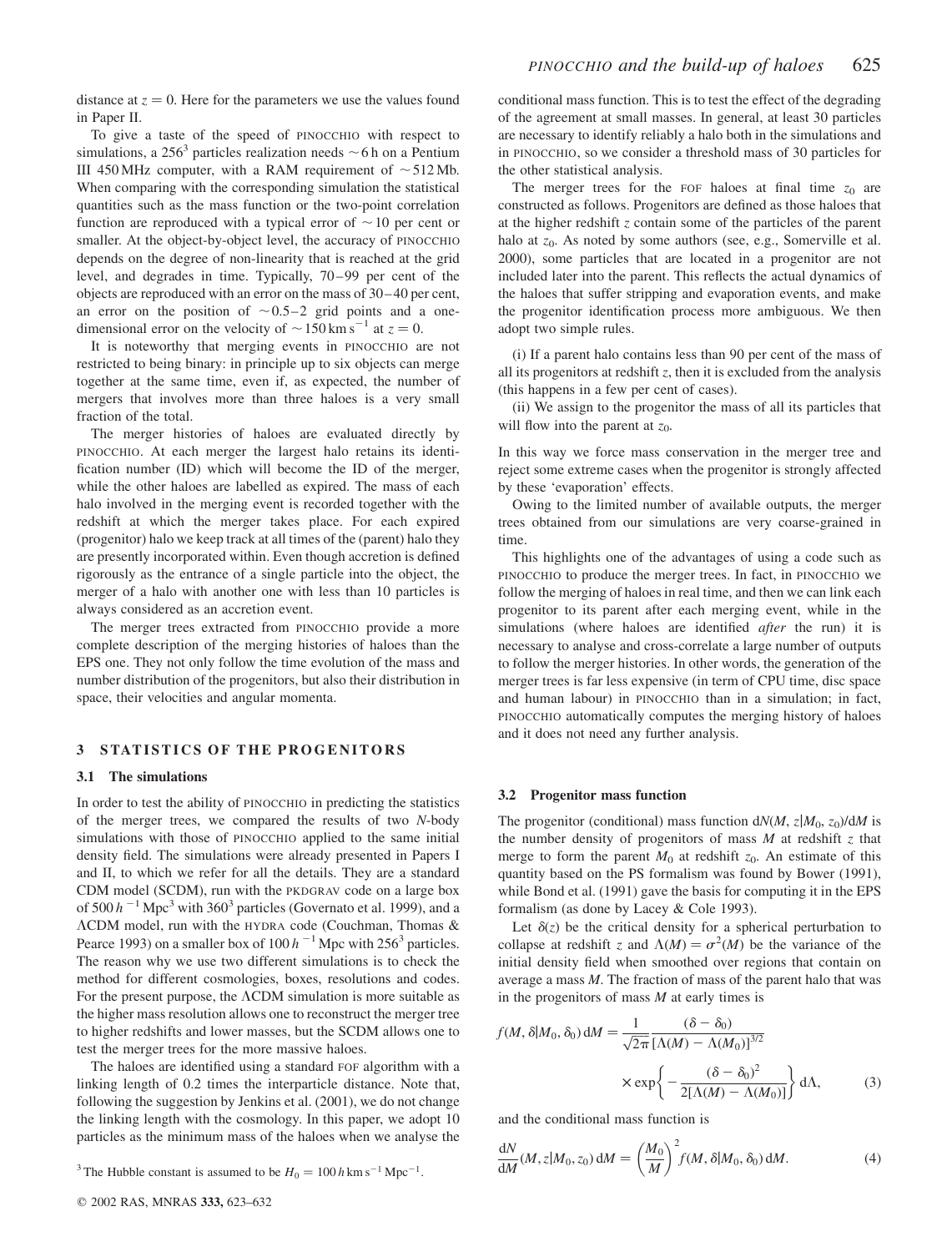

**Figure 1.** Conditional mass functions in the ACDM case for parent haloes identified at  $z = 0$ . The mass threshold is fixed at  $M_{th} = 7.6 \times 10^{10}$  M<sub>\oo</sub> (10) particles), the redshift increases from left to right and covers the values:  $z = 1, 2, 4$ . The mass of the parent halo increases from top to bottom, the adopted values are:  $M_0 = 5.0 \times 10^{12}$ ,  $3.0 \times 10^{13}$  and  $2.0 \times 10^{14}$  M<sub>O</sub>. The points represent the simulation data while the solid lines are the prediction of PINOCCHIO; the dashed lines are the analytical predictions of the EPS formalism.

To identify the parent mass for both the PINOCCHIO conditional mass function and that obtained from the simulations we consider a mass interval around the parent mass  $\log M_0$  of 0.01 dex. We are actually evaluating the conditional mass function not for a single parent but for all haloes of approximately that mass, taking care of using a mass interval small enough not to distort the distribution.

In Figs 1 and 2 we compare the conditional mass functions obtained from the EPS formalism, PINOCCHIO and the simulations for the ACDM and the SCDM case, respectively. The bottom panels of Fig. 1 show for the  $\Lambda$ CDM case the results for a clustersized parent of  $M_0 = 2 \times 10^{14}$  M<sub>☉</sub>, the case of haloes corresponding to small groups  $(M_0 = 3 \times 10^{13} M_{\odot})$  and galaxies  $(M_0 =$  $5 \times 10^{12}$  M<sub>o</sub>) are presented in the mid and upper panels. In Fig. 2 we show the results for parents with masses comparable to massive clusters  $(M_0 = 1 \times 10^{15}$  and  $5 \times 10^{15}$  M<sub>o</sub>) extracted from the SCDM simulation. The dotted lines show the EPS analytical prediction and the points show the expected value computed from the simulations.

The conditional mass function predicted using PINOCCHIO (the solid lines in the plots) shows a very good agreement when compared with the simulations. In Figs 1 and 2 we show that the PINOCCHIO prediction fits the simulations data with similar accuracy for all the considered parent mass and redshifts and we

identify a discrepancy between the two distributions, which in general is less than 25 per cent. This means that PINOCCHIO reproduces the conditional mass function with better accuracy that the EPS prediction and is almost constant in mass and redshift.

On the other hand, the figures show a discrepancy already pointed out by other authors for the mass function of haloes (Gelb & Bertschinger 1994; Governato et al. 1999; Jenkins et al. 2001; Bode et al. 2001): the EPS prediction overestimates the number of low-mass progenitors and underestimates the number of high-mass progenitors. This discrepancy is less evident at high redshift and it ranges from 30 per cent to a factor of 2 or more depending on the mass of the parent halo.

#### 3.3 Higher-order analysis of the progenitor distribution

We evaluate the distribution of the mass of the largest progenitor  $M<sub>1</sub>$  (i.e. the most massive halo that flows into the parent) for each of the parent haloes analysed previously. The histograms in Figs 3 and 4 show the distribution of the mass of the larger progenitor normalized to the parent mass,  $M_1/M_0$ , predicted by PINOCCHIO for the ACDM and SCDM case (in the following the mass threshold is always set to 30 particles). The symbols connected with lines denote the corresponding simulation results. The agreement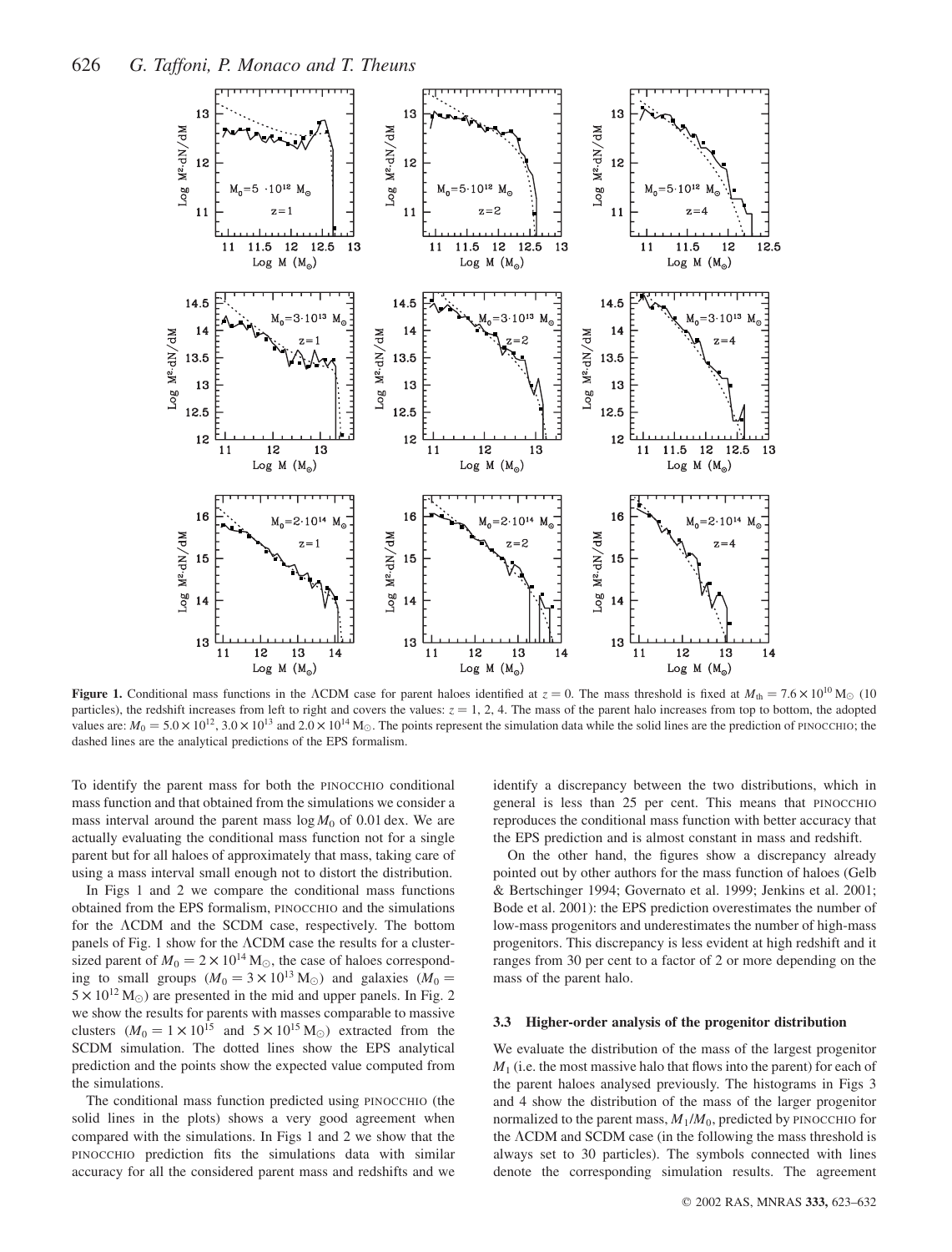

**Figure 2.** Same as in Fig. 1 but for the SCDM case. The mass threshold is  $M_{th} = 1.49 \times 10^{13}$  M<sub>O</sub> (10 particles).



Figure 3. The distribution of the mass of the largest progenitor  $M_1$  for the  $\Lambda$ CDM case with mass threshold  $M_{\text{th}} = 2.3 \times 10^{11} \text{ M}_{\odot}$  (30 particles). The histograms are the PINOCCHIO predictions and the points connected with solid lines are the simulations. The quantity plotted in the upper part of each box is the mean of the distribution of the mass ratio of the second largest progenitor  $M_2$  to the first largest progenitor  $M_1$  versus the mass ratio of the largest progenitor to the parent halo. The solid line denotes the PINOCCHIO result and the dashed lines show its  $1\sigma$  variance. The points with error bars are the simulation data.

between the numerical experiment and PINOCCHIO is very good. Both the mean value and the width of the distribution are reproduced with good accuracy at all redshifts.

The distribution of  $M_1/M_0$  also provides a hint on the formation time of the parent. In fact, one possible definition of formation time for a halo of mass  $M_0$  is the epoch at which the size of its largest



Figure 4. As in Fig. 3 but for the SCDM case. The mass threshold is  $M_{\text{th}} = 1.3 \times 10^{14} \,\text{M}_{\odot}$  (30 particles).

progenitor first becomes greater than  $M_0/2$ . So we assume as the average formation redshift for a parent halo of mass  $M_0$  the time at which the peak of the distribution  $M_1/M_0$  is at one-half. The good agreement of PINOCCHIO with the simulations can thus also be extended to the halo formation times. For instance, Fig. 4 suggests that, in this SCDM cosmology, a halo of  $1 \times 10^{15}$  M<sub> $\odot$ </sub> forms at  $z \sim 0.43$  or later. Note that a more detailed analysis of formation times is hampered by the small number of simulation outputs available.

In the upper part of the plots of Figs 3 and 4 the distribution of  $M_2/M_1$  (the ratio of the second largest progenitor and largest ones) given  $M_1/M_0$  is shown. The points are the mean value of the distribution and the error bars are the corresponding  $1\sigma$  variance, both measured in the simulations. The solid lines and the dashed lines are the same quantities predicted by PINOCCHIO. Again the agreement is very good.

The results reported in this section and in the previous one suggest that the merging histories of haloes produced by PINOCCHIO reproduce with very good accuracy the statistical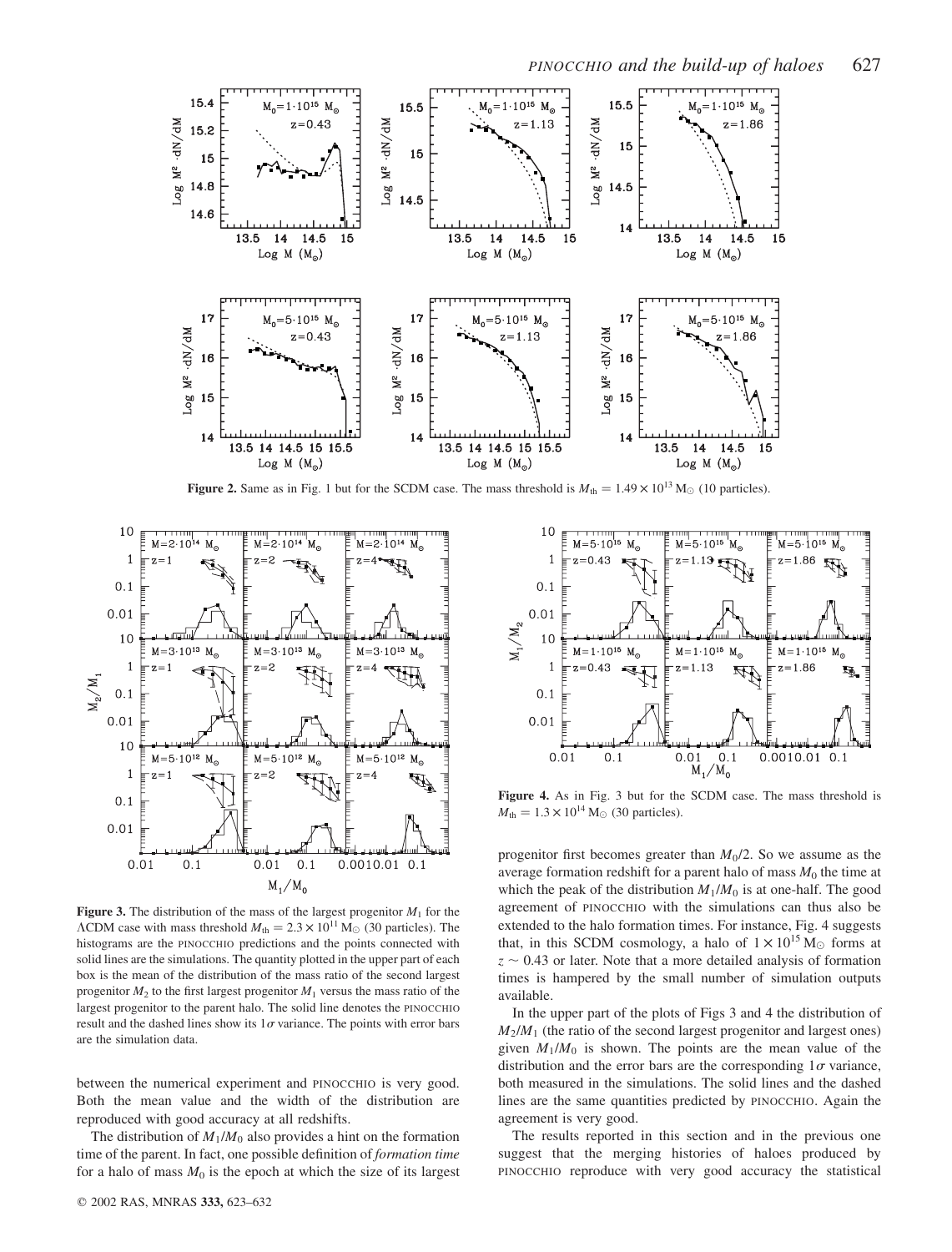properties of the masses of those extracted from numerical simulations. We note that the EPS-based algorithms for producing merger trees (Lacey & Coles 1994; Somerville & Kolatt 1999; Sheth & Lemson 1999a,b; Cole et al. 2000) are by construction forced to reproduce the EPS analytical distributions, and they suffer from the same discrepancy noted for the EPS analytical prediction (Figs 1 and 2).

#### 3.4 The progenitors in number

In this section we analyse the statistical properties of the distribution of the number of progenitors of a halo of mass  $M_0$ .

In Figs 5 and 6 we show the probability  $P(N, M_0)$  that a halo of mass  $M_0$  has N progenitors. The average of these distribution gives (with suitable normalization) the integral of the conditional mass



**Figure 5.** Probability that a halo  $M_0$  at  $z = 0$  has N progenitors for the ACDM case. The threshold mass is  $M_{th} = 2.3 \times 10^{11}$  M<sub>\o</sub> (30 particles). The points connected with solid lines represent the simulation data while the histograms are the prediction of PINOCCHIO.



**Figure 6.** Same as in Fig. 5 for the SCDM case. The threshold mass is  $M_{th} = 1.3 \times 10^{14}$  M<sub>O</sub> (30 particles).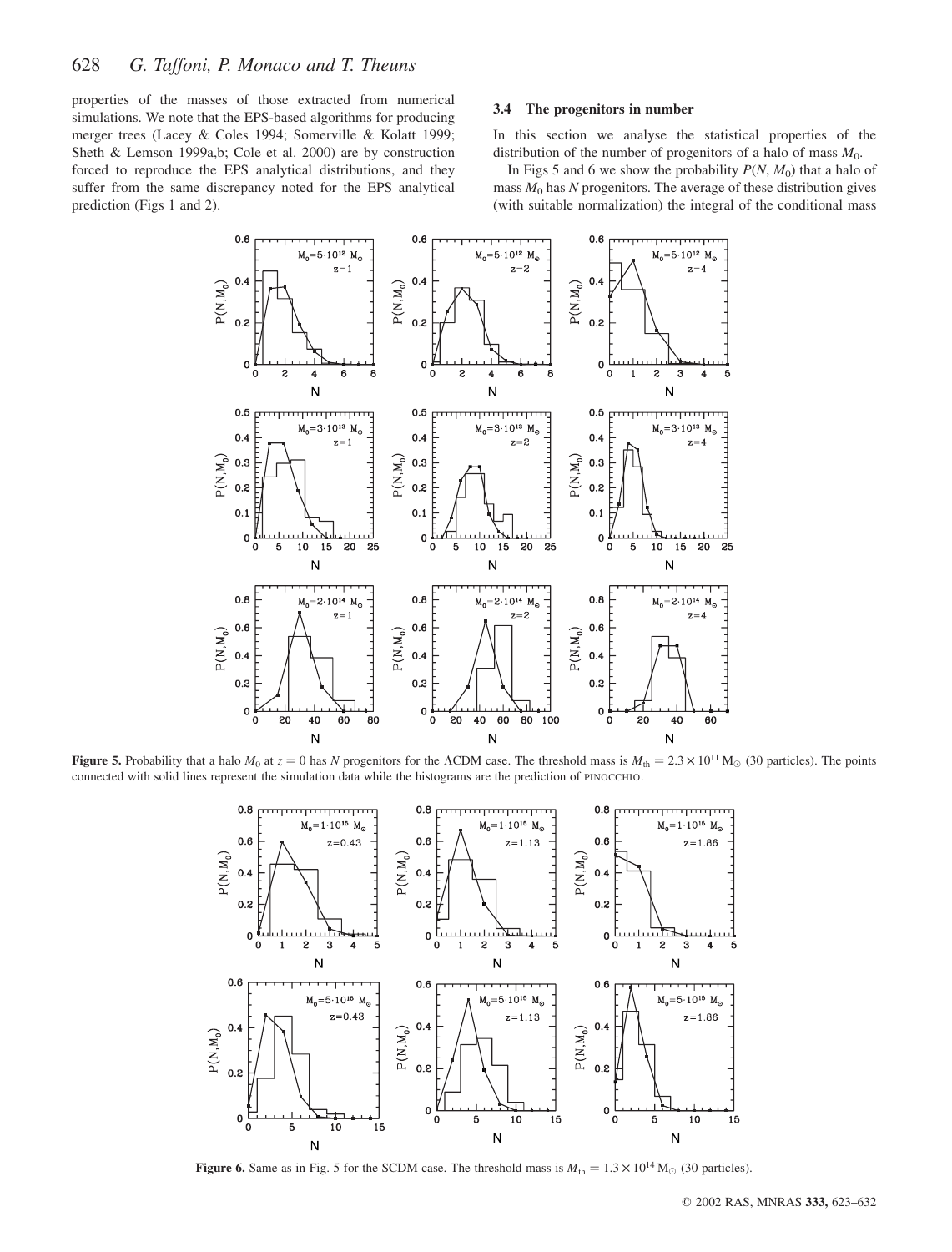

Figure 7. The first two moments of the distribution of the number of progenitors  $P(N, M_0)$  as a function of the parent mass  $M_0$ . Lines represent the PINOCCHIO results and symbols denote the simulation data. The lefthand plots show the  $\Lambda$ CDM case at redshifts  $z = 1$  and 2. The threshold mass is  $M_{\text{th}} = 2.3 \times 10^{11} \text{ M}_{\odot}$  (30 particles) and we plot the mean (squares and solid line) and the rescaled variance (circles and dotted line) up to  $M_0 = 1000M_{\text{th}}$ . The dashed line is the EPS analytical prediction for the mean. The right-hand plots show the SCDM case at redshifts of  $z = 0.43$ and 1.13. The threshold mass is  $M_{\text{th}} = 1.3 \times 10^{14} \text{ M}_{\odot}$  (30 particles), and we plot the mean and the rescaled variance up to  $M_0 = 50M_{\text{th}}$ .

function to the threshold mass, and is dominated by the more numerous small-mass objects.

The histograms show the distribution of the number of progenitors evaluated from PINOCCHIO for different parent masses and redshifts. The filled symbols connected with lines are the distribution extracted from the simulation. We note that PINOCCHIO also reproduces the distributions fairly well for the more massive haloes and at all redshifts.

The ability of PINOCCHIO to predict the distribution of the number of progenitors can be quantified by comparing the first and second moments measured in the simulations with their values predicted by PINOCCHIO. In Fig. 7 we show the average  $\mu_1$  and the rescaled variance  $\mu_2/\mu_1$  as a function of the parent halo mass for different redshifts. The lines are the prediction of PINOCCHIO and the symbols are the same quantities measured from the simulations. The dashed lines are the EPS analytical prediction for  $\mu_1$  computed by integrating equation (4). Note that for arbitrary initial conditions the EPS formalism cannot evaluate the higher moments of the distribution analytically.

The agreement between PINOCCHIO and the simulations varies from 5 per cent of the  $\Lambda$ CDM to 10 per cent of the SCDM case, but it does not depend on the redshift. Again PINOCCHIO is found to improve with respect to EPS. In particular, at low redshifts the EPS predictions underestimate the mean value by a factor that ranges from 20 to 30 per cent.

Our results can be compared with those given by Sheth & Lemson (1999b) and Somerville et al. (2000) for EPS-based merger trees and with Sheth & Tormen (2002) who elaborate an excursion set model based on ellipsoidal collapse. In general, PINOCCHIO reproduces the statistical properties of progenitor distributions with better accuracy than the other methods. It is



**Figure 8.** Fraction  $f_p$  of cleanly assigned progenitors for redshift  $z = 1, 2$ and 4. The left-hand side represents the fraction of cleanly assigned progenitors as function of the parent mass. The three lines correspond to the different redshifts. The tree plots on the right are the scatter plots of  $f_p$  as function of the progenitor mass  $M$  normalized to the parent mass  $M_0$ , for the parent haloes of mass  $10^{11} M_{\odot} < M_0 < 10^{15} M_{\odot}$ ; the redshift increases from top to bottom.

remarkable that the tests based on parent haloes with different mass ranges give very similar results, reproducing the simulations with a comparable accuracy.

#### 3.5 Object-by-object comparison

We finally test the degree of agreement between PINOCCHIO and the simulations at the object-by-object level for the number of progenitors that are reconstructed cleanly. In Papers I and II a pair of haloes from the two catalogues (PINOCCHIO and FOF) were defined as cleanly assigned to each other if they overlapped in the Lagrangian space for at least 30 per cent of their volume and no other object overlapped with either of them to a higher degree. The cleanly assigned haloes were shown to overlap on average at the 60–70 per cent level over all redshifts. The fraction of cleanly assigned haloes was found to depend on the degree of non-linearity reached by the system, decreasing from almost 100 per cent to 70 per cent, at worst, at later times. This is caused by the lower accuracy of the Zel'dovich approximation in predicting the displacements as the density field becomes more and more nonlinear (see Paper II).

We now quantify the number of PINOCCHIO progenitors that are cleanly assigned to FOF progenitors for each cleanly assigned parent halo. For this analysis we restrict ourselves to the  $\Lambda \text{CDM}{}$ case, which gives a wider mass range but a higher level of nonlinearity.

In Fig. 8 we show, for the parents that are cleanly identified, the fraction in number  $f<sub>p</sub>$  of the progenitors that are cleanly identified as well. This quantity is shown both as a function of the parent mass  $M_0$  and as a function of the progenitor mass  $M/M_0$  in units of the parent mass. The number of cleanly identified progenitors ranges from 60 to 100 per cent, with an average value of between 80 and 90 per cent. The fraction  $f<sub>p</sub>$  is in general higher at higher redshift, when the object-by-object agreement between PINOCCHIO and the simulation is better. As a function of  $M_0$  larger parent haloes tend to be reconstructed with worse accuracy, especially at  $z = 1$ . This is mainly caused by the small progenitors, as the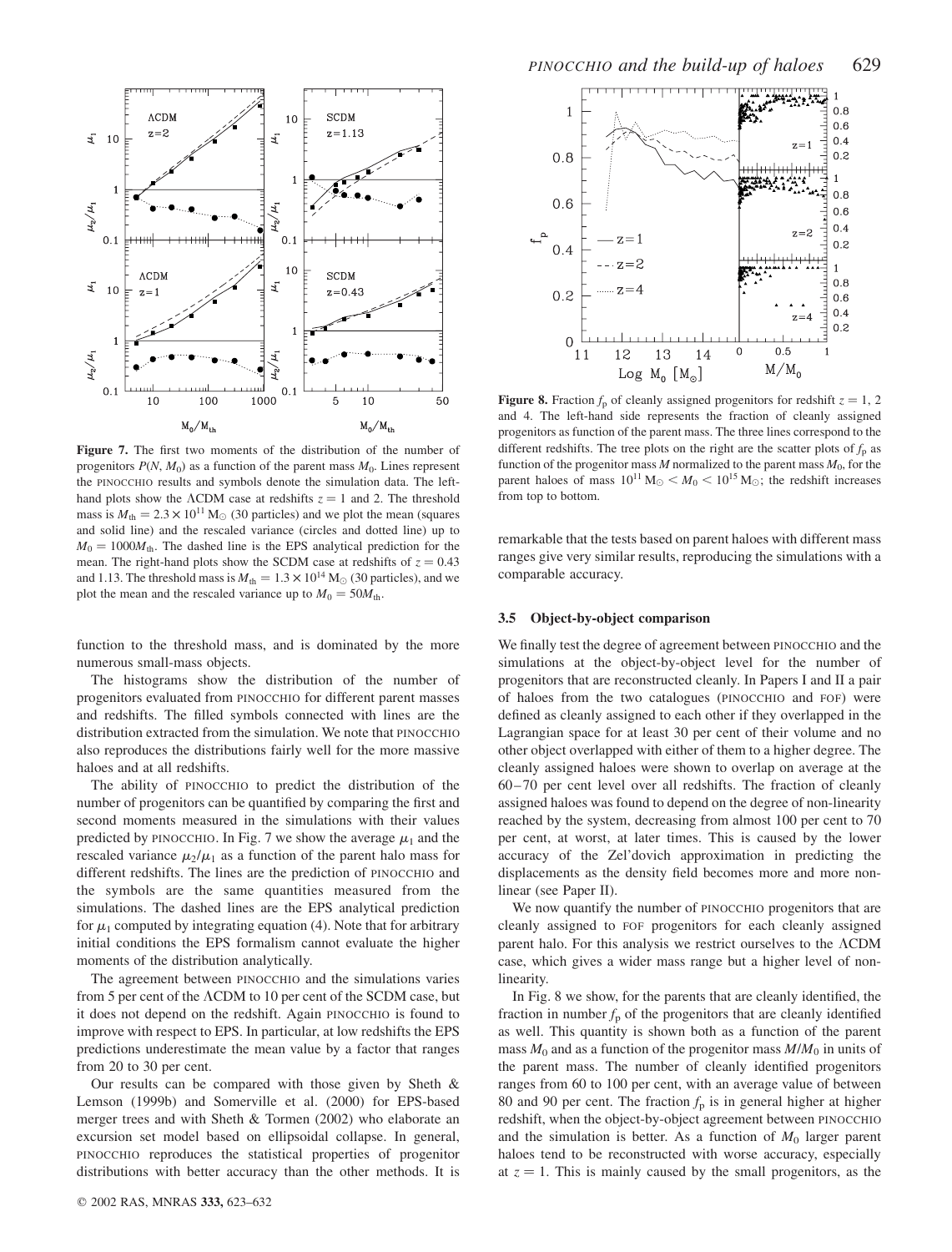right-hand panels of Fig. 8 show. The progenitors that carry a mass of less that  $\sim$  20 per cent are those that are worst reconstructed. We conclude that PINOCCHIO is able to reconstruct correctly the main branches of the merger trees, while secondary branches, which are especially present in the larger haloes, are reconstructed in a noisier way.

## 4 THE SPATIAL PROPERTIES OF MERGING HALOES

One notable limitation of EPS is the lack of spatial information for the haloes. Several authors (Mo & White 1996; Mo, Jing & White 1997; Catelan et al. 1998; Porciani et al. 1998) found approximate analytical expressions for the bias of haloes of fixed mass, i.e. for the ratio between the two-point correlation function of haloes and that of the underlying matter field. Such analytical estimates have been found to agree with the results of simulations to within  $\sim$  40 per cent (Mo & White 1996; Jing 1998; Porciani et al. 1999; Sheth et al. 2000; Colberg et al. 2000). In this approach it is not possible to know how the bias changes for haloes with different merger histories. This piece of information is important for producing predictions on the bias of galaxies of different types, which typically have different merger histories.

As shown in Papers I and II, PINOCCHIO haloes have the same correlation length  $r_0$  as FOF haloes to within a 10 per cent error. Having knowledge of both merger histories and halo positions, PINOCCHIO can provide information on the relation between clustering and merging. To show this, we select PINOCCHIO and FOF haloes in the  $\Lambda$ CDM cosmology at  $z = 0$  with masses greater than  $10^{14}$  M<sub> $\odot$ </sub>. We check their merging histories at  $z = 1$ , 2 and 4, and we evaluate the two-point correlation functions for their progenitors. In Fig. 9 the solid lines represent the two-point correlation function of progenitors,  $\xi_{p}(r)$ , evaluated in PINOCCHIO compared with the same quantity measured in the simulation. The plots show that PINOCCHIO reproduces such correlation functions to within  $\sim$  20 per cent error.

We also compare this function with the average correlation function,  $\xi_h(r)$ , at the same redshifts. It is apparent that PINOCCHIO reproduces correctly the larger clustering amplitude of haloes that flow into a cluster-sized one. The bias between the two halo populations is defined as:  $b^2(r, z) = \xi_p(r)/\xi_h(r)$ . In the bottom row of plots in Fig. 9 We compare the bias measured in the simulation with the PINOCCHIO results. The bias is recovered to within  $\sim$  20 per cent and the scale dependence is correctly reproduced.

#### 5 ORBITAL PARAMETERS OF THE MERGING HALOES

In the hierarchical clustering scenario a merging event between two or more haloes corresponds to the loss of identity of the single primitive units that merge to form a new halo. However, highresolution N-body simulations show that the dynamical evolution after an encounter is more complicated than this idealized picture: the haloes may retain their identity, and become substructure for the new system (Moore, Katz & Lake 1996; Tormen 1997; Ghigna et al. 1998; Tormen, Diaferio & Syer 1998). Indeed, this is in line with the same evidence of galaxies within galaxy groups or clusters. The life of these substructures is affected by the various dynamical effects that contribute to their disruption. The dynamical friction force drives the satellites towards the centre of mass of the system where they can merge with the central object or among themselves. While a satellite orbits inside the main halo, the tidal forces exerted by the background induce its evaporation and reduce its mass (Gnedin & Ostriker 1997; Gnedin, Hernquist &



**Figure 9.** Top panels: correlation function for the progenitors of haloes with a mass greater than  $10^{14}$  M $\odot$  at  $z = 0$ ,  $\xi_p$  (circles and solid lines), and for all haloes larger than the threshold mass  $M_{\text{th}} = 2.3 \times 10^{11} \text{ M}_{\odot}$ ,  $\xi_{\text{h}}$  (triangles and dashed lines), at various redshifts indicated in the panels. Symbols refer to FOF-selected haloes obtained from the ACDM simulation, lines to the corresponding PINOCCHIO prediction. Bottom panels: bias  $\xi_p/\xi_h$  for simulations (symbols) and PINOCCHIO (lines). PINOCCHIO is able to predict accurately the clustering of the selected halo types.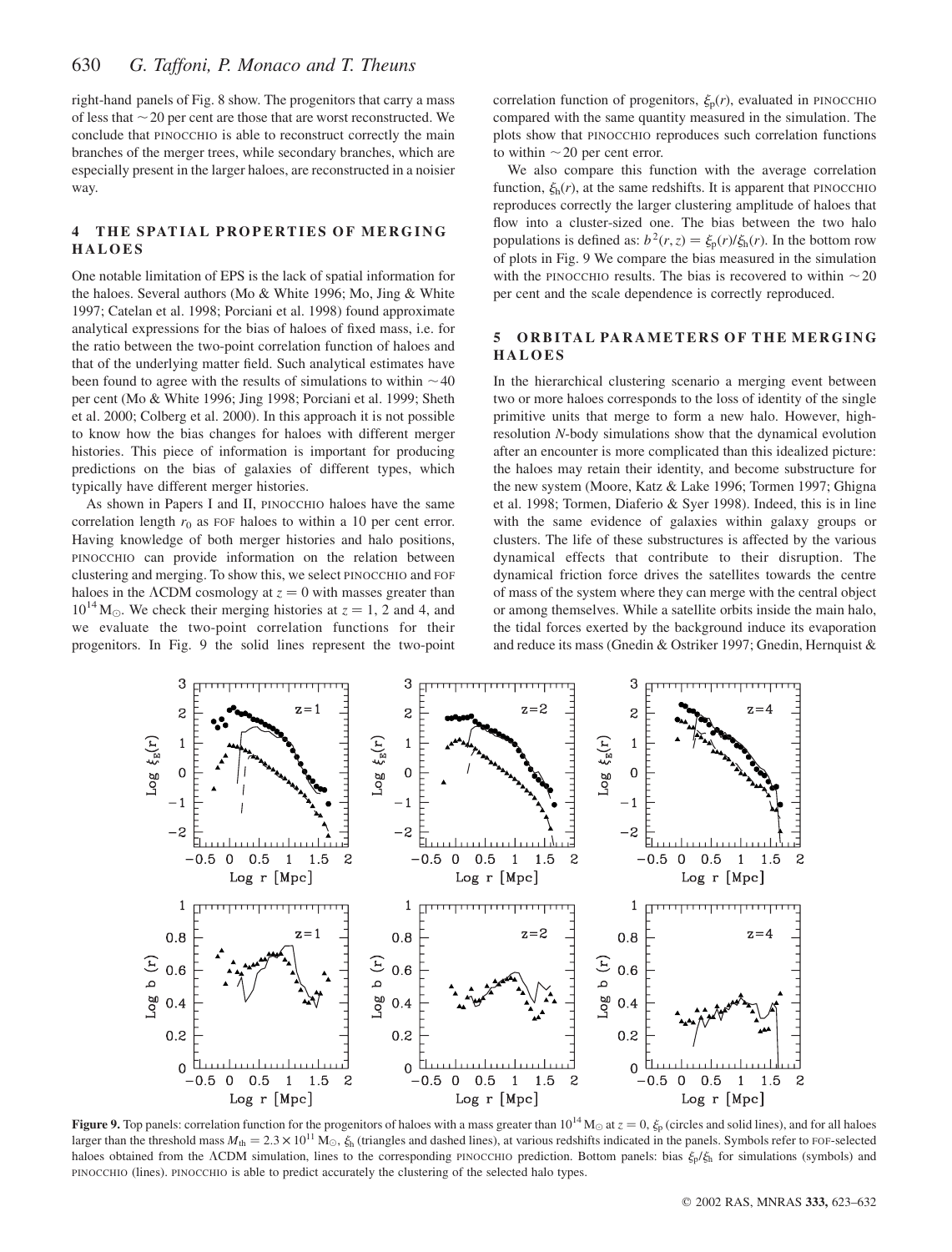Ostriker 1999; Taylor & Babul 2000; Taffoni et al. 2001, in preparation).

The evolution of substructure is one of the crucial points in modelling galaxy formation. An important aspect of this is the prediction of the initial orbital parameters, i.e. the energy and the angular momentum of the orbit of the satellites infalling into the main halo. The large-scale simulations such as those we use in the present paper lack enough resolution to address such processes. High-resolution simulations are necessary to describe the evolution of satellites (Tormen 1997; Ghigna et al. 1998), at the cost of simulating one cluster at a time. It is then useful to resort again to analytic modelling of the dynamical friction and tidal stripping (Chandrasekhar 1943; see, e.g., Binney & Tremain 1987; Lacey & Cole 1993; van den Bosch et al. 1999; Colpi, Mayer & Governato 1999). These analytical models require knowledge of the initial orbital parameters. In the semi-analytical, EPS-based codes for galaxy formation, these parameters are in general Monte Carlo extracted from some distributions obtained from high-resolution simulations (Tormen 1997; Ghigna et al. 1998).

Within the PINOCCHIO code, it is possible to predict the impact parameters of the merging satellites, as the infall velocities and the relative distances are known. Note that this calculation is analogous to that of the angular momentum of haloes presented in Paper II. Given the impact (Zel'dovich) velocity  $\Delta v$  and the relative distance  $\Delta r$  the angular momentum and the energy are computed as:

$$
J = \Delta r \times \Delta v \tag{5}
$$

$$
E = \frac{1}{2} (\Delta \mathbf{v})^2 + \phi(|\Delta \mathbf{r}|). \tag{6}
$$

 $\phi(|\Delta r|)$  can be evaluated as the gravitational potential of a point



Figure 10. The distribution of the  $\Theta_{\rm orb}$  for the satellites that merge with a halo of mass  $M = 2 \times 10^{14}$  M<sub>o</sub> at  $z = 0$ .

mass that touches the external layer of a spherical halo of mass  $M : \phi(|r|) = GM/|r|$ . The linear growth of the relative velocity is stopped at a physical time equal to half of the merging time (see Paper II).

To study the ability of PINOCCHIO in predicting the orbital parameters of DM substructures we compute the distribution of the orbital parameters of the satellites that merge with a halo of mass  $M = 2 \times 10^{14}$  M<sub>o</sub>. We express the angular momentum and the energy per unit mass in terms of the circularity  $\epsilon \equiv J/J_c(E)$ , where  $J_c(E) = V_c r_c(E)$  is the angular momentum and  $r_c(E)$  is the radius of the circular orbit with the same energy (see, e.g., van den Bosch et al. 1999). To do that we assume the density profile of Navarro, Frenk & White (1996) for the main halo and we calculate the associated potential energy profile  $\phi_{NFW}(R)$  and the associated circular velocity profile  $V_c(R)$  (see, e.g., Navarro et al. 1996; Klypin et al. 1999; Taffoni et al. 2002). We consider a particular combination of the orbital parameters

$$
\Theta_{\rm orb} = \epsilon^{0.78} \left[ \frac{r_{\rm c}(E)}{R_{\rm vir}} \right]^2,\tag{7}
$$

introduced by Cole et al. (2001). They use the results of Tormen (1997) to derive the distribution for the  $\Theta_{\text{orb}}$  factor and they find that this distribution can be fitted with a log normal function with mean value  $\langle \log_{10}(\Theta_{\text{orb}}) \rangle = -0.14$  and dispersion  $\langle [\log_{10}(\Theta_{\text{orb}}) - \log_{10}(\Theta_{\text{orb}})] \rangle$  $\langle \log_{10}(\Theta_{\rm orb}) \rangle ]^2 \rangle^{1/2} = 0.26.$ 

The results of our analysis are presented in Fig. 10, we compare the distribution of the  $\Theta_{\text{orb}}$  factor measured in PINOCCHIO (histogram) with the theoretical fit derived by Cole et al. (2001) (solid line). We note that the distribution measured from PINOCCHIO reproduces with good accuracy the log normal function. The average value derived by our analysis is  $\langle \log_{10}(\Theta_{\rm orb}) \rangle = -0.18$  and the dispersion is  $\langle [\log_{10}(\Theta_{\rm orb}) \langle \log_{10}(\Theta_{\rm orb}) \rangle$ ]<sup>2</sup> $\rangle^{1/2} = 0.23$ .

#### 6 CONCLUSIONS

We have tested the predictions of the PINOCCHIO code, presented in Papers I and II, regarding the hierarchical nature of halo formation, with particular attention being paid to those aspects that are mostly relevant for galaxy formation. We have compared the results of PINOCCHIO with those of two large  $N$ -body simulations ( $\Lambda$ CDM and SCDM cosmologies) drawing the following conclusions.

(i) The merger histories of the PINOCCHIO haloes resemble closely those found by applying the FOF algorithm to the N-body simulations. The agreement is valid at the statistical level for groups of at least 30 particles (good results are obtained even for haloes of ten particles).

(ii) Statistical quantities such as the conditional mass function, the distribution of the largest progenitor, the ratio of the second largest to largest progenitors, and the higher moments of the progenitor distributions are recovered with a typical accuracy of  $\sim$  20 per cent.

(iii) The agreement is also good at the object-by-object level, as

Table 1. Parameters of the considered numerical simulations.

| Cosmology $\Omega_0$ $\Omega_\Lambda$ |         | $h_{0}$ | $\sigma_8$ n | $L_{\rm box}$ | $N_{\rm n}$ | $M_{\text{part}}$                                                                               | Output redshifts                                                                                                                                       |
|---------------------------------------|---------|---------|--------------|---------------|-------------|-------------------------------------------------------------------------------------------------|--------------------------------------------------------------------------------------------------------------------------------------------------------|
| $\Lambda$ CDM<br><b>SCDM</b>          | $1.0 -$ |         |              |               |             | 0.0 0.5 1.0 1.0 500 Mpc $h^{-1}$ 360 <sup>3</sup> 1.49 $\times$ 10 <sup>12</sup> M <sub>O</sub> | 0.3 0.7 0.65 0.9 1.0 $100 \text{ Mpc} h^{-1}$ $256^3$ $7.64 \times 10^{10} \text{ M}_{\odot}$ 0, 0.25, 0.5, 0.75, 1, 2, 3, 4, 5<br>0, 0.43, 1.13, 1.86 |